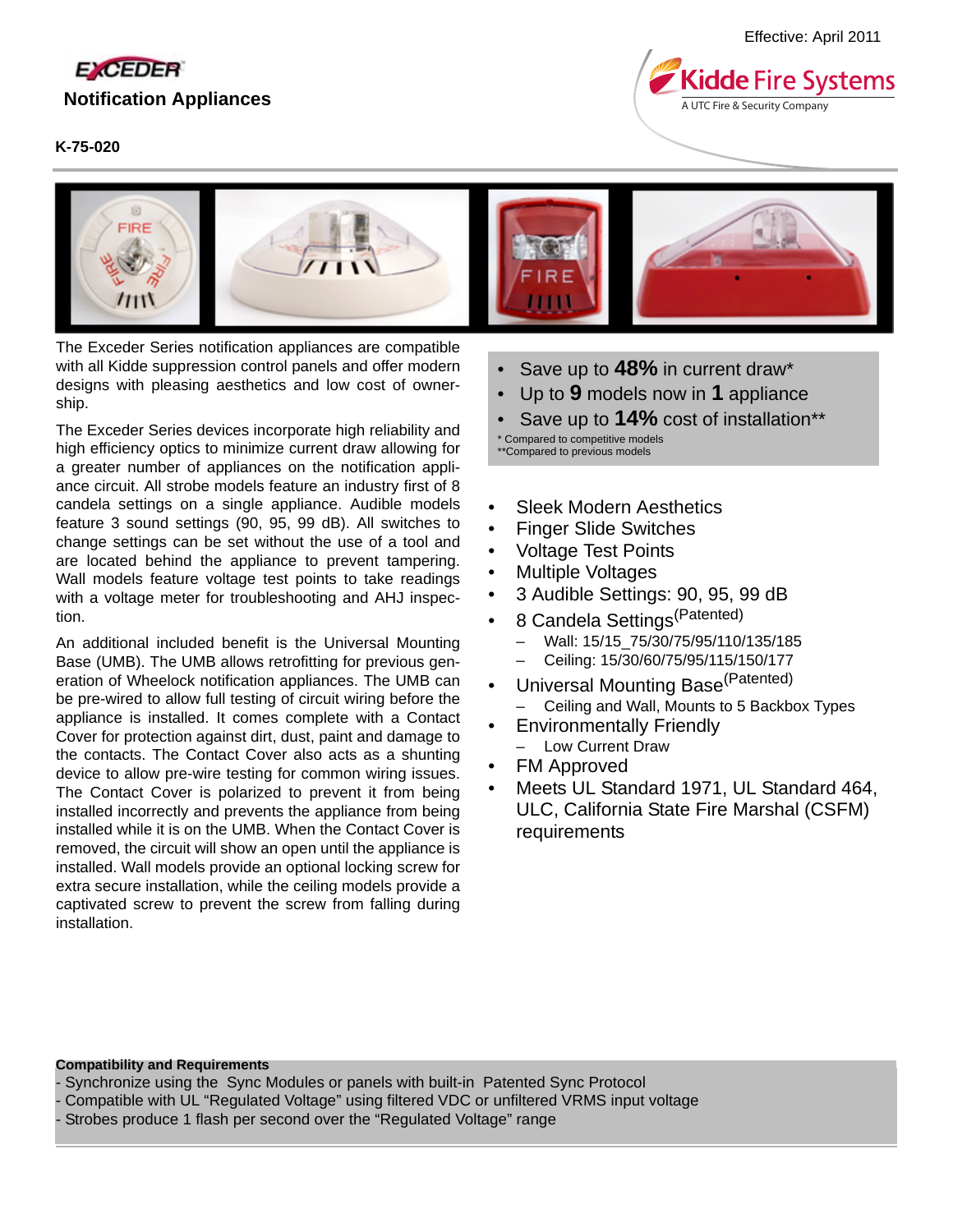



**PLEASE READ THESE SPECIFICATIONS AND ASSOCIATED INSTALLATION INSTRUCTIONS CAREFULLY BEFORE USING, SPECIFYING OR APPLYING THIS PRODUCT. CONTACT KIDDE PROTECTION SYSTEM FOR THE CURRENT INSTALLATION INSTRUCTIONS. FAILURE TO COMPLY WITH ANY OF THESE INSTRUCTIONS, CAUTIONS OR WARNINGS COULD RESULT IN IMPROPER APPLICATION, INSTALLATION AND/OR OPERATION OF THESE PRODUCTS IN AN EMERGENCY SITUATION, WHICH COULD RESULT IN PROPERTY DAMAGE, AND SERIOUS INJURY OR DEATH TO YOU AND/OR OTHERS.**

# *General Notes:*

- Strobes are designed to flash at 1 flash per second minimum over their "Regulated Voltage Range".
- All candela ratings represent minimum effective strobe intensity based on UL Standard 1971.
- Series Exceder Strobe products are Listed under UL Standards 1971 and 464 for indoor use with a temperature range of 32°F to 120°F (0°C to 49°C) and maximum humidity of 93% ( $\pm$  2%) UL 464 (85% UL 1971).
- Series Exceder horns are under UL Standard 464 for audible signal appliances (Indoor use only).

## **Strobe Rating per UL Standard 1971**

|            |                                | <b>UL Max Current*</b> |       |       |       |    |                               |     |       |               |       |       |       |       |       |
|------------|--------------------------------|------------------------|-------|-------|-------|----|-------------------------------|-----|-------|---------------|-------|-------|-------|-------|-------|
|            |                                | 24 VDC / 24 FWR        |       |       |       |    |                               |     |       | <b>12 VDC</b> |       |       |       |       |       |
| Model      | Regulated Voltage<br>Range VDC | 15                     | 15/75 | 30    | 60    | 75 | 95                            | 110 | 115   | 135           | 150   | 177   | 185   | 15    | 15/75 |
| <b>ST</b>  | $8.0 - 33.0$                   | 0.057                  | 0.070 | 0.085 |       |    | $0.135 \mid 0.163 \mid 0.182$ |     |       | 0.205         |       |       | 0.253 | 0.110 | 0.140 |
| <b>STC</b> | $8.0 - 33.0$                   | 0.061                  |       | 0.085 | 0.103 |    | $0.135$ $0.163$               |     | 0.182 |               | 0.205 | 0.253 |       | 0.110 |       |

# **Horn Strobe Rating per UL 1971 & UL 464 at 24 VDC**

|                           |                                | UL Max Current* at 99 dBA |               |       |       |       |       |       |               |       |               |               |       |       |       |
|---------------------------|--------------------------------|---------------------------|---------------|-------|-------|-------|-------|-------|---------------|-------|---------------|---------------|-------|-------|-------|
|                           |                                | <b>24 VDC</b>             |               |       |       |       |       |       |               |       | <b>12 VDC</b> |               |       |       |       |
| Model                     | Regulated Voltage<br>Range VDC | 15                        | 15/75         | 30    | 60    | 75    | 95    | 110   | 115           | 135   | 150           | 177           | 185   | 15    | 15/75 |
| <b>HS</b>                 | 8.0-33.0                       | 0.082                     | 0.095         | 0.102 |       | 0.148 | 0.176 | 0.197 |               | 0.242 |               |               | 0.282 | 0.125 | 0.159 |
| <b>HSC</b>                | 8.0-33.0                       | 0.082                     |               | 0.102 | 0.141 | 0.148 | 0.176 |       | 0.197         |       | 0.242         | 0.282         |       | 0.125 |       |
|                           | UL Max Current* at 95 dBA      |                           |               |       |       |       |       |       |               |       |               |               |       |       |       |
|                           |                                |                           | <b>24 VDC</b> |       |       |       |       |       |               |       |               | <b>12 VDC</b> |       |       |       |
| Model                     | Regulated Voltage<br>Range VDC | 15                        | 15/75         | 30    | 60    | 75    | 95    | 110   | 115           | 135   | 150           | 177           | 185   | 15    | 15/75 |
| <b>HS</b>                 | 8.0-33.0                       | 0.073                     | 0.083         | 0.087 |       | 0.139 | 0.163 | 0.186 |               | 0.230 |               |               | 0.272 | 0.122 | 0.153 |
| <b>HSC</b>                | 8.0-33.0                       | 0.073                     |               | 0.087 | 0.128 | 0.139 | 0.163 |       | 0.186         |       | 0.230         | 0.272         |       | 0.122 |       |
| UL Max Current* at 90 dBA |                                |                           |               |       |       |       |       |       |               |       |               |               |       |       |       |
|                           |                                | <b>24 VDC</b>             |               |       |       |       |       |       | <b>12 VDC</b> |       |               |               |       |       |       |
| Model                     | Regulated Voltage<br>Range VDC | 15                        | 15/75         | 30    | 60    | 75    | 95    | 110   | 115           | 135   | 150           | 177           | 185   | 15    | 15/75 |
| <b>HS</b>                 | 8.0-33.0                       | 0.065                     | 0.075         | 0.084 |       | 0.136 | 0.157 | 0.184 |               | 0.226 |               |               | 0.267 | 0.120 | 0.148 |
| <b>HSC</b>                | $8.0 - 33.0$                   | 0.065                     |               | 0.084 | 0.120 | 0.136 | 0.157 |       | 0.184         |       | 0.226         | 0.267         |       | 0.120 |       |

## **Horn Ratings per UL 464**

| <b>Model</b> | <b>Regulated Voltage</b><br><b>Range YDC</b> | 99 dB | 95 dB | 90 dB |
|--------------|----------------------------------------------|-------|-------|-------|
| HN           | 16-33.0                                      | 0.064 | 0.044 | 0.022 |
| <b>HNC</b>   | 16-33.0                                      | 0.084 | 0.044 | 0.022 |
| HN           | $8.0 - 17.5$                                 | 0.047 | 0.026 | 0.017 |
| <b>HNC</b>   | $8.0 - 17.5$                                 | 0.047 | 0.026 | 0.017 |

\* UL max current rating is the maximum RMS current within the listed voltage range (16-33 VDC for 24 VDC units). For strobes, the UL max current is usually at the minimum listed voltage (16 VDC for 24 VDC units). For audibles, the max current is usually at the maximum listed voltage (33 VDC for 24 VDC units). For unfiltered ratings, see installation instructions.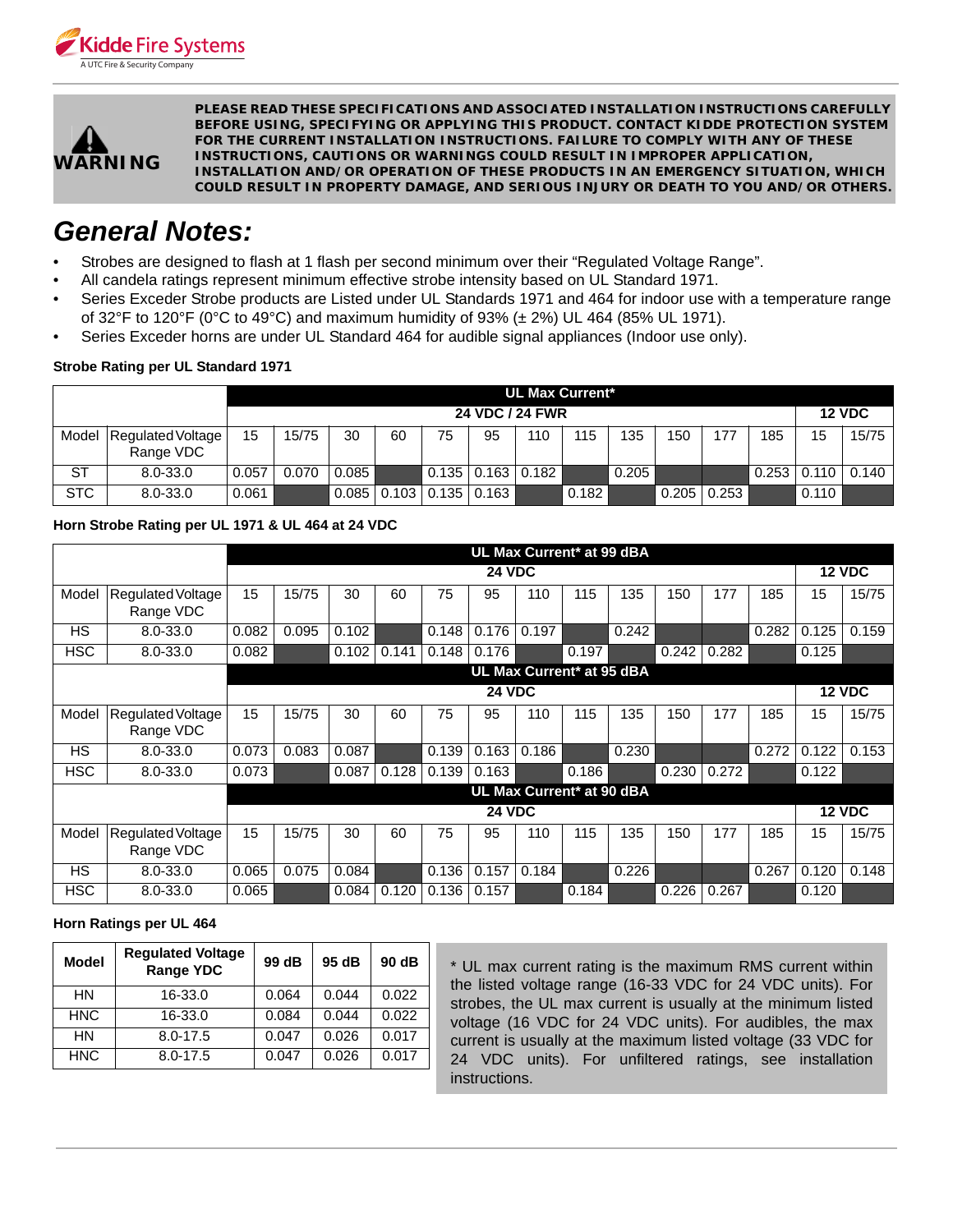

# **Specifications and Ordering Information**

All Exceder Series of notification appliances meet the following requirements:

- Can be powered by 12 or 24 VDC
- Can synchronize with SM, DSM, or SD-6 and PS-8 power supplies
- Uses the Universal Mounting Base
- In the case of any model including a strobe, can be set to the following candela: 15, 15-75, 30, 75, 95, 110, 135, 185

The model numbers and descriptions are as follows:

| Model       | Description                        | Model                               | Description                         |
|-------------|------------------------------------|-------------------------------------|-------------------------------------|
| <b>HSR</b>  | Horn, Strobe, Red                  | HSR-A                               | Horn, Strobe, Red, Agent Label      |
| <b>HSW</b>  | Horn, Strobe, White                | HSW-A                               | Horn, Strobe, White, Agent Label    |
| <b>HSRC</b> | Horn, Strobe, Red, Ceiling Mount   | STR-A                               | Strobe, Red, Agent Label            |
| <b>HSWC</b> | Horn, Strobe, White, Ceiling Mount | STW-A                               | Strobe, White, Agent Label          |
| <b>STR</b>  | Strobe, Red                        | HNR-A                               | Horn, Red, Agent Label              |
| <b>STW</b>  | Strobe, White                      | HNW-A                               | Horn, White, Agent Label            |
| <b>STRC</b> | Strobe, Red, Ceiling Mount         | <b>MODEL LEGEND:</b>                | Example:                            |
| <b>STWC</b> | Strobe, White, Ceiling Mount       | $HN = Horn$                         | STWC = Strobe, White, Ceiling Mount |
| <b>HNR</b>  | Horn, Red                          | $ST =$ Strobe<br>$HS = Horn$ Strobe | HSR = Horn Strobe, Red, Wall Mount  |
| <b>HNW</b>  | Horn, White                        | $R = Red$                           |                                     |
| <b>HNRC</b> | Horn, Red, Ceiling Mount           | $W = White$                         |                                     |
| <b>HNWC</b> | Horn, White, Ceiling Mount         | $C =$ Ceiling Mount                 |                                     |
|             |                                    | $A = Agent$ Label                   |                                     |